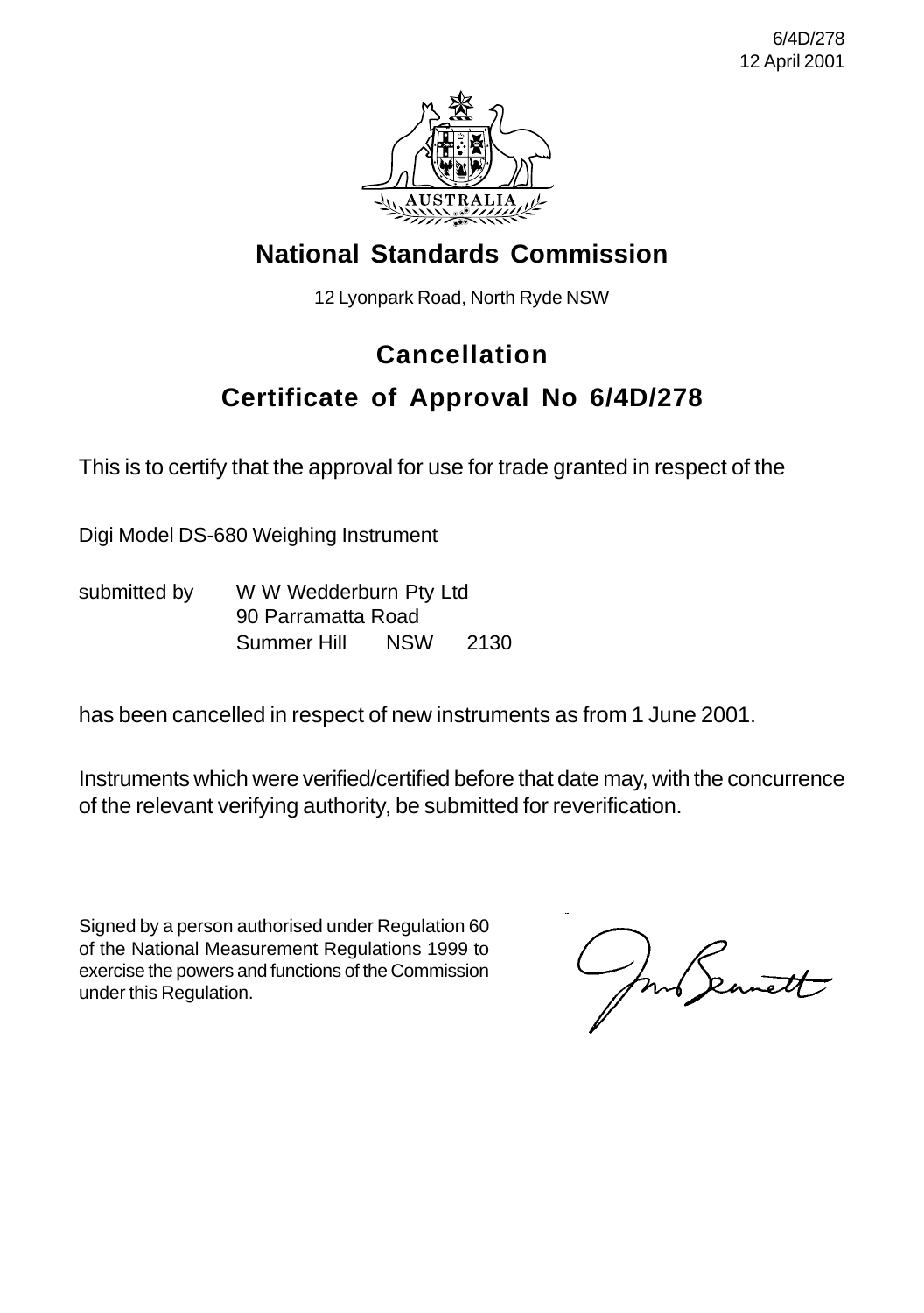

# **National Standards Commission**

# **Certificate of Approval**

# **No 6/4D/278**

### Issued under Regulation 9 of the National Measurement (Patterns of Measuring Instruments) Regulations

This is to certify that an approval for use for trade has been granted in respect of the

Digi Model DS-680 Weighing Instrument

submitted by W W Wedderburn Pty Ltd 90 Parramatta Road Summer Hill NSW 2130.

**NOTE:** This Certificate relates to the suitability of the pattern of the instrument for use for trade only in respect of its metrological characteristics. This Certificate does not constitute or imply any guarantee of compliance by the manufacturer or any other person with any requirements regarding safety.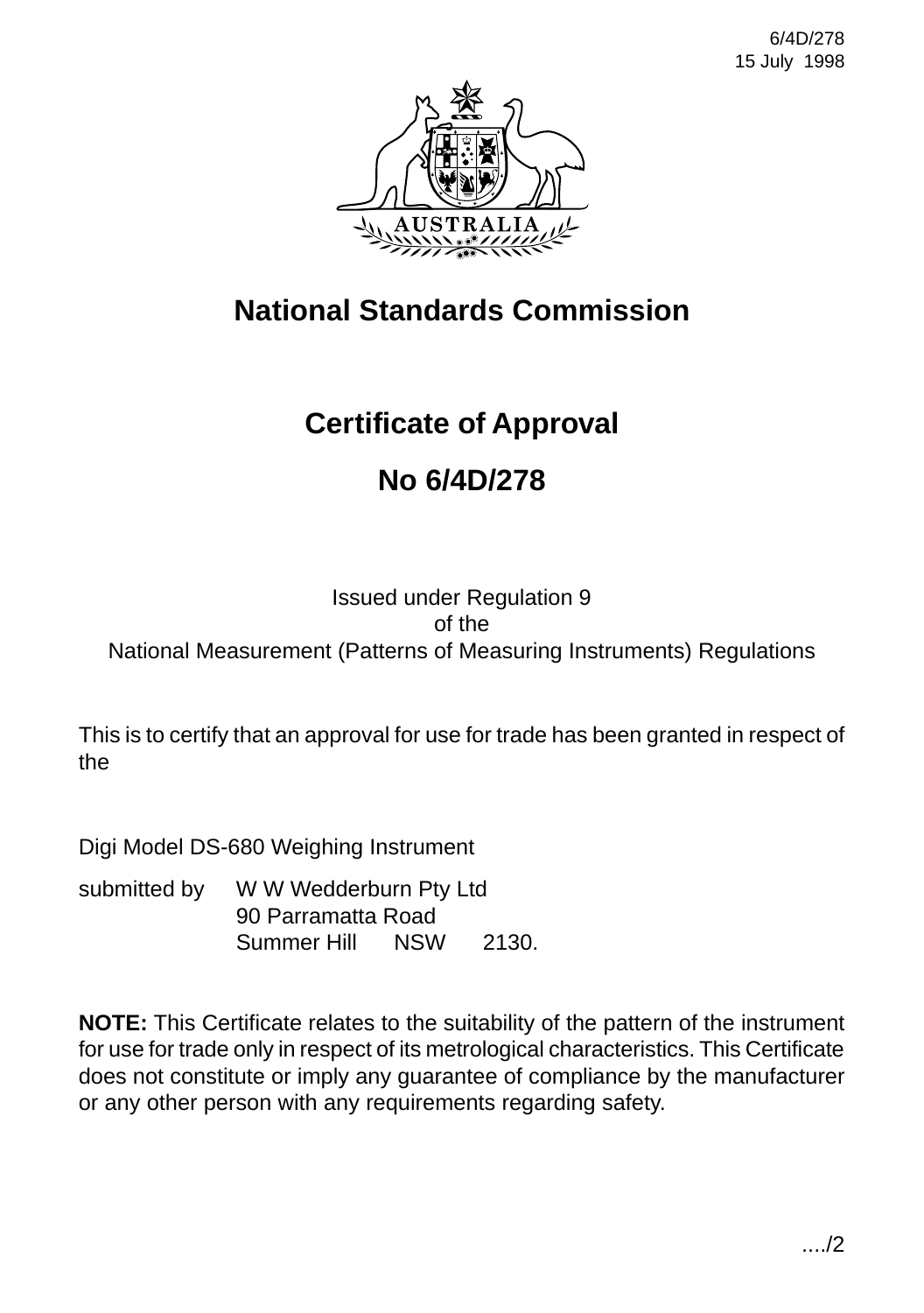### CONDITIONS OF APPROVAL

This approval becomes subject to review on 1 April 2000, and then every 5 years thereafter.

Instruments purporting to comply with this approval shall be marked NSC No 6/4D/278 and only by persons authorised by the submittor.

It is the submittor's responsibility to ensure that all instruments marked with this approval number are constructed as described in the documentation lodged with the Commission and with the relevant Certificate of Approval and Technical Schedule. Failure to comply with this Condition may attract penalties under Section 19B of the National Measurement Act and may result in cancellation or withdrawal of the approval, in accordance with the Commission's Document 106.

The Commission reserves the right to examine any instrument or component of an instrument purporting to comply with this approval.

Auxiliary devices used with this instrument shall comply with the requirements of General Supplementary Certificate No S1/0/A.

### DESCRIPTIVE ADVICE

**Pattern:** approved 30 March 1995

• A Digi model DS-680 self-indicating multi-interval price-computing weighing instrument of 15 kg maximum capacity.

Technical Schedule No 6/4D/278 describes the pattern.

**Variant:** approved 17 April 1998

1. Of 6 kg maximum capacity.

Technical Schedule No 6/4D/278 Variation No 1 describes variant 1.

### FILING ADVICE

Certificate of Approval No 6/4D/278 dated 28 July 1995 is superseded by this Certificate, and may be destroyed. The documentation for this approval now comprises:

Certificate of Approval No 6/4D/278 dated 15 July 1998

Technical Schedule No 6/4D/278 dated 28 July 1995 (incl. Test Procedure)

Technical Schedule No 6/4D/278 Variation No 1 dated 15 July 1998 Figure 1 dated 28 July 1995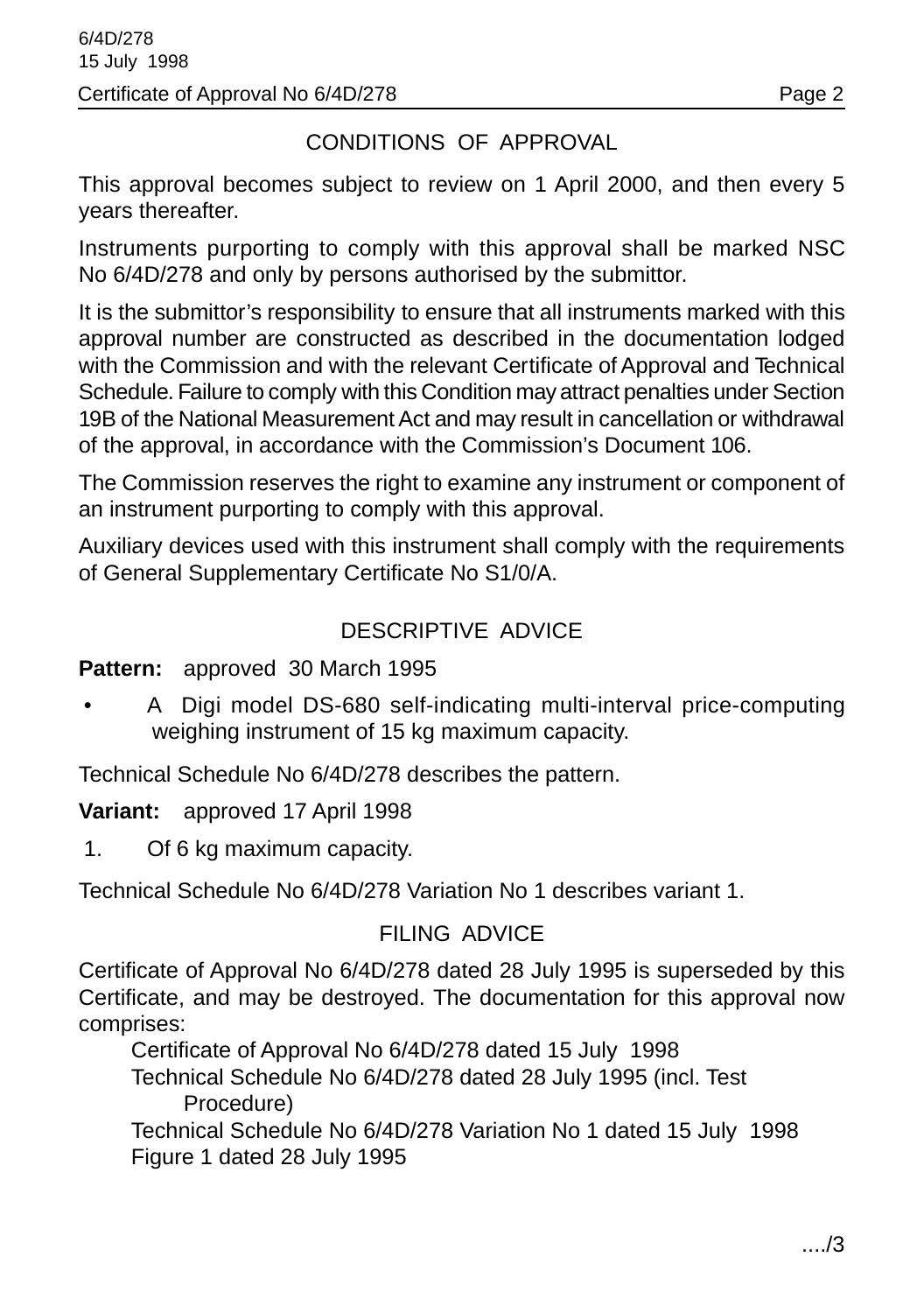6/4D/278 15 July 1998

Signed and sealed by a person authorised under Regulation 9 of the National Measurement (Patterns of Measuring Instruments) Regulations to exercise the powers and functions of the Commission under this Regulation.

tec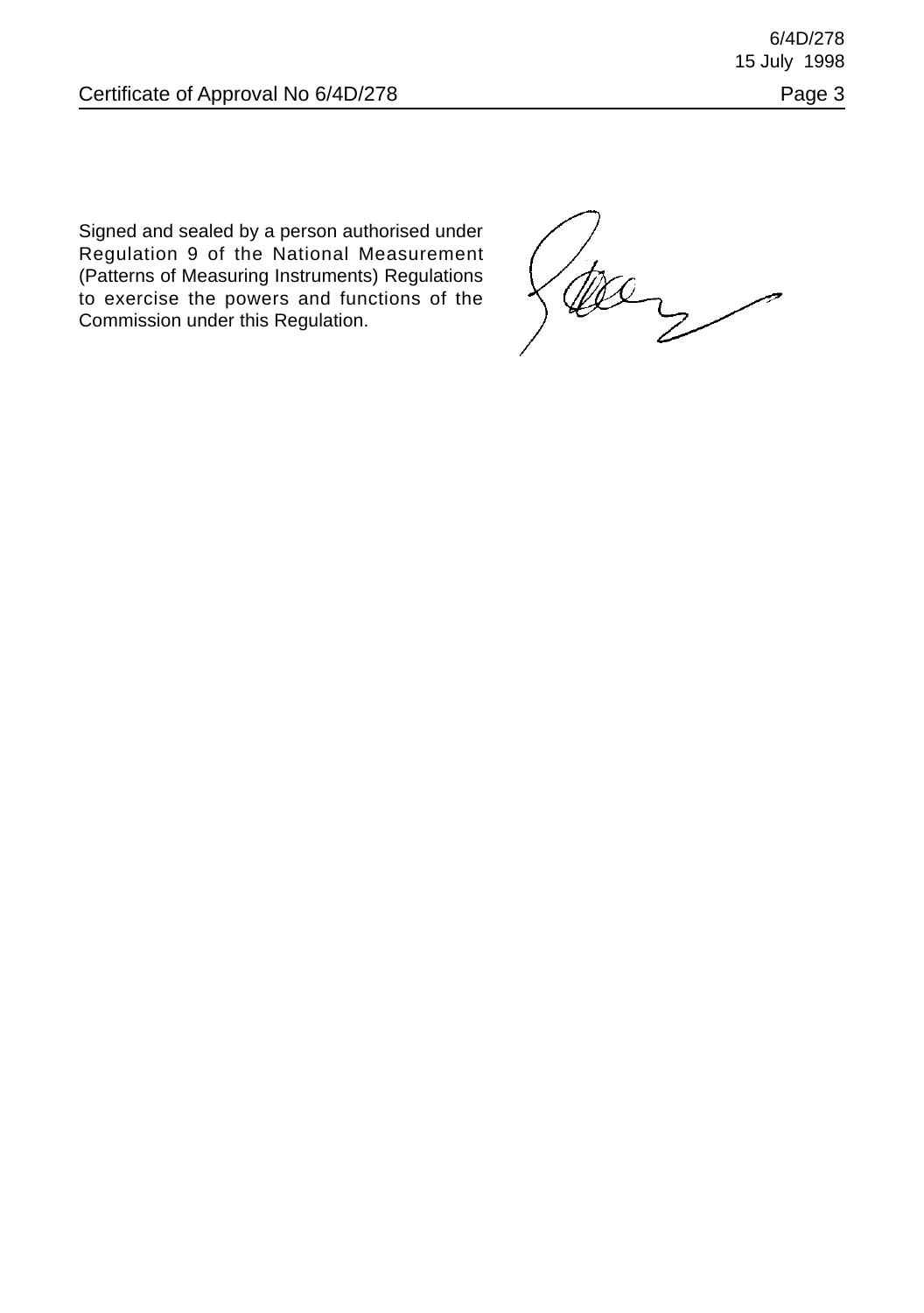

## **National Standards Commission**

TECHNICAL SCHEDULE No 6/4D/278

Pattern: Digi Model DS-680 Weighing Instrument.

**Submittor:** W W Wedderburn Pty Ltd 90 Parramatta Road<br>Summer Hill NSW 2130. Summer Hill

#### **1. Description of Pattern**

A Digi model DS-680 multi-interval self-indicating price-computing weighing and printing instrument (Figure 1) with a verification scale interval  $(e_1)$  of 0.002 kg up to 6 kg and with a verification scale interval (e<sub>2</sub>) of 0.005 kg from 6 kg up to the maximum capacity of 15 kg.

Instruments have unit price to \$9999.99/kg, price to \$9999.99, a price-look-up (PLU) facility, and may be fitted with output sockets for the connection of peripheral and/or auxiliary devices.

#### **1.1 Zero**

Zero is automatically corrected to within  $\pm 0.25e_1$  whenever power is applied and whenever the instrument comes to rest within  $0.5e<sub>1</sub>$  of zero.

The instrument has an initial zero-setting device with a nominal range of 20% of the maximum capacity of the instrument.

#### **1.2 Display Check**

A display check is initiated whenever power is applied.

#### **1.3 Tare**

A semi-automatic subtractive taring device of up to 5.998 kg capacity may be fitted.

#### **1.4 Levelling**

The instrument is provided with adjustable feet and a level indicator.

#### **1.5 Sealing Provision**

Provision is made for a destructive label to be placed either over a casing retaining screw or across the join of the casing halves.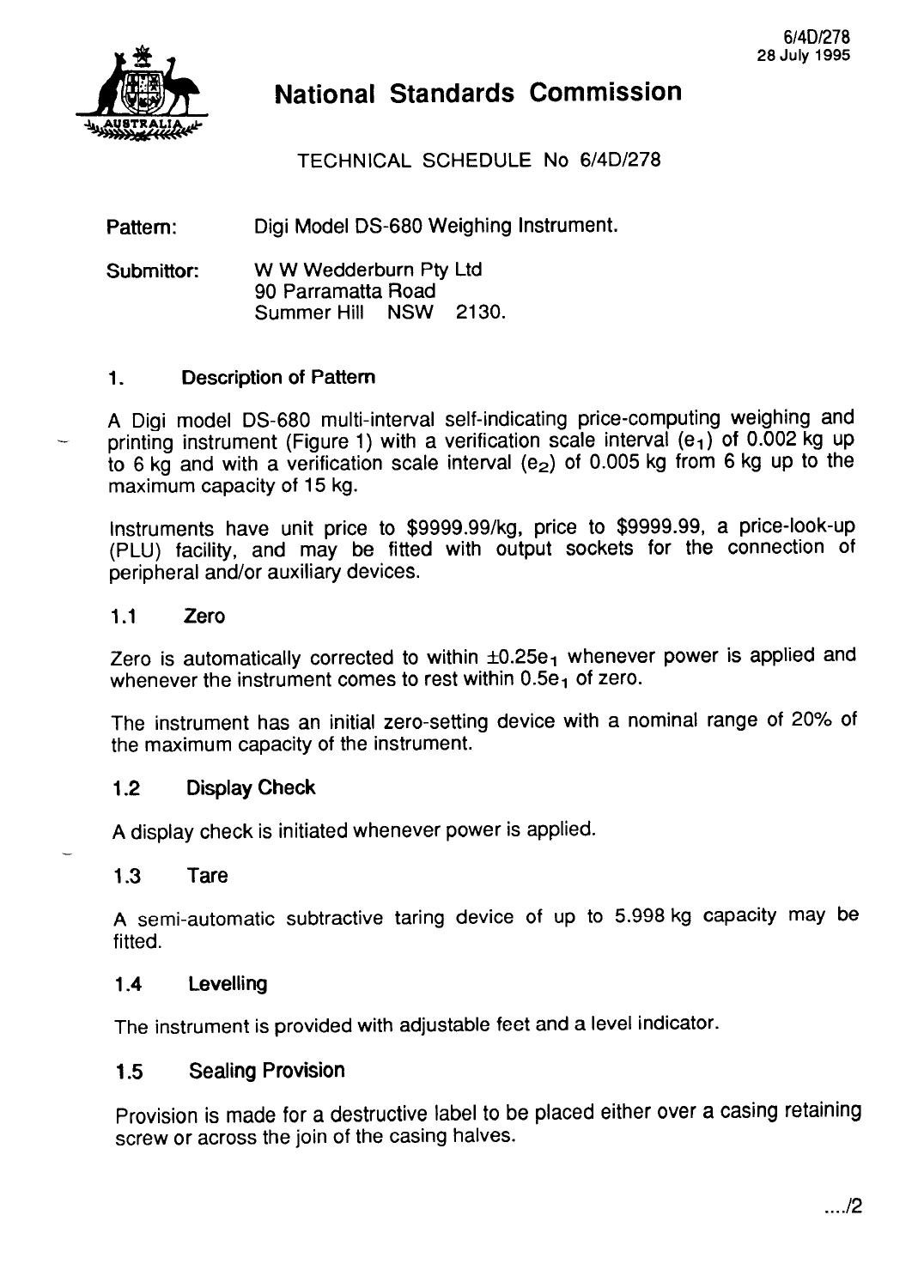#### Technical Schedule No 6/4D/278 Page 2

#### **1.6 Verification/Certification Provision**

Provision is made for a verification/certification mark to be applied.

#### **1.7 Markings**

Instruments are marked with the following data, together in one location:

| NSC No 6/4D/278 |
|-----------------|
| <b>AID</b>      |
| Max  /  kg *    |
|                 |
| $e =$ /  g *    |
| $T = -$ kg      |
|                 |

<sup>+</sup>Repeated adjacent to each reading face.

#### TEST PROCEDURE

Instruments should be tested in conjunction with any relevant tests specified in the Inspector's Handbook.

#### **Maximum Permissible Errors at Verification/Certification**

The maximum permissible errors for increasing and decreasing loads, expressed in terms of verification scale interval (e), with the instrument adjusted to zero within  $±0.25e$  at no load, are:

 $\pm 0.5e$  for loads from 0 to 500e;  $\pm$ 1.0e for loads over 500e up to 2000e; and  $\pm$ 1.5e for loads over 2000e.

For multi-interval instruments with verification scale intervals of  $e_1$ ,  $e_2$ , ..., apply  $e_1$ for zero adjustment and for maximum permissible errors apply  $e_1$ ,  $e_2$ , ..., as applicable for the load.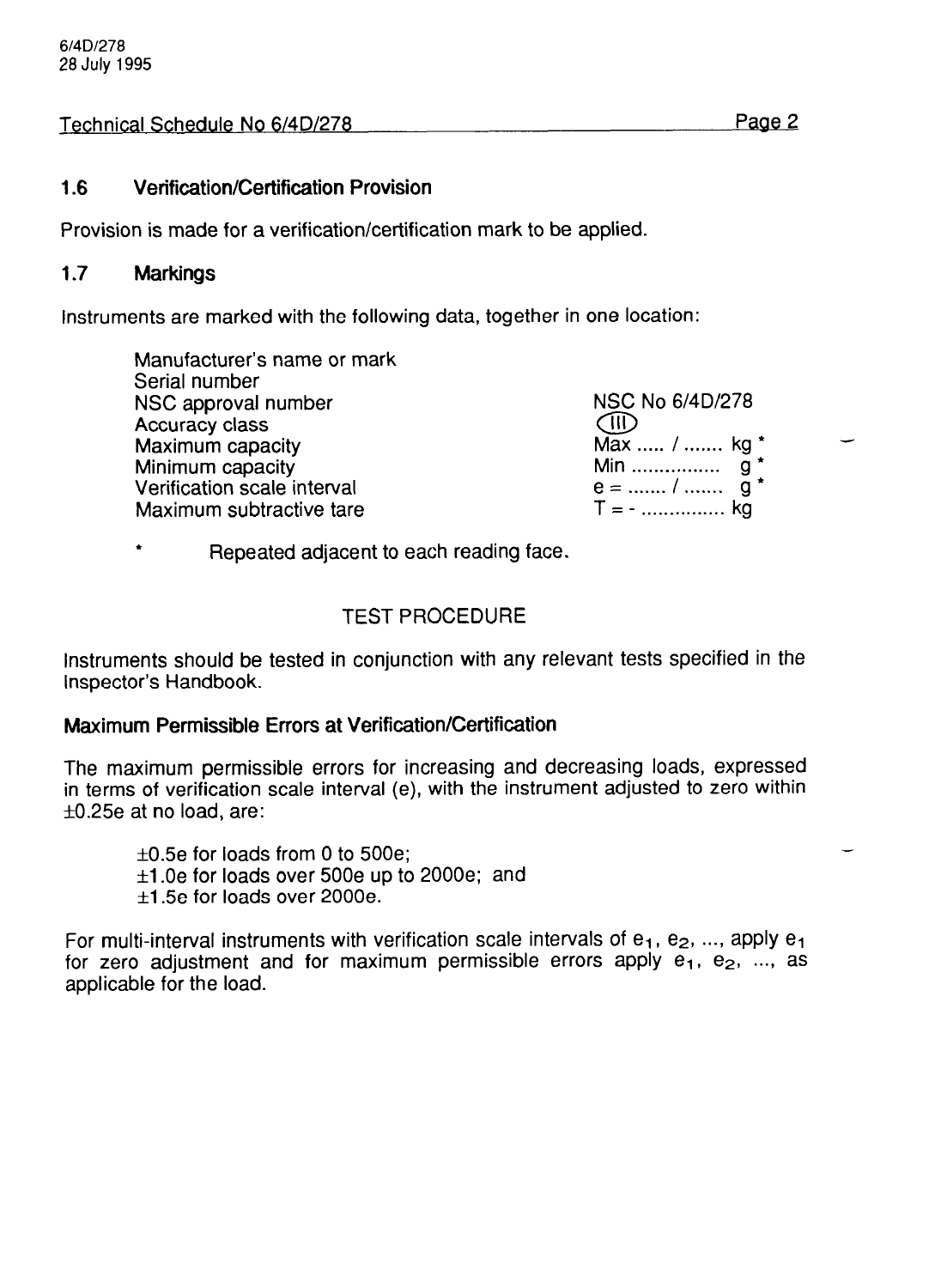### TECHNICAL SCHEDULE No 6/4D/278 VARIATION No 1

Pattern: Digi Model DS-680 Weighing Instrument

**Submittor:** W W Wedderburn Pty Ltd 90 Parramatta Road Summer Hill NSW 2130

#### **1. Description of Variant 1**

A Digi model DS-680 multi-interval self-indicating price-computing weighing instrument with a verification scale interval ( $e_1$ ) of 0.001 kg up to 3 kg and with a verification scale interval (e<sub>2</sub>) of 0.002 kg from 3 kg up to the maximum capacity of 6 kg.

A semi-automatic subtractive tare device of up to 2.999 kg maximum capacity may be fitted.

Instruments are powered from mains supply or may be battery-operated.